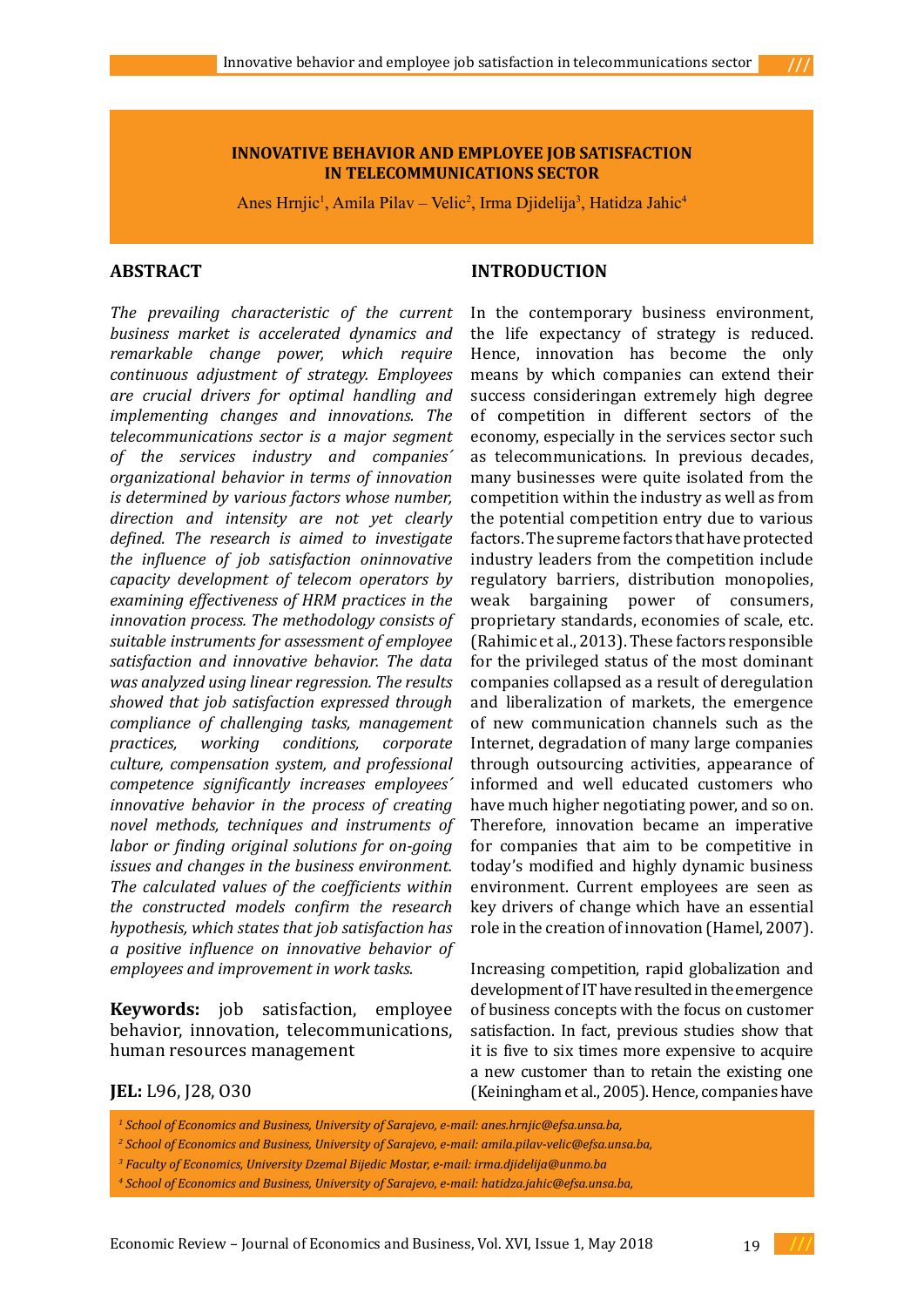realized that closely related to the achievement of great customer satisfaction is a high level of job satisfaction among employees who are often appointed the term *internal customers* (Mahmood et al., 2014). Job satisfaction can be defined as employees´ positive emotional state and attitude which is accomplished through work experience and benefits of successfully performing tasks (Locke, 1976). Executive focus on the labor market and managerial commitment to considering needs and values of employees attempting to fulfill them is represented by the term *internal market orientation* (Yoon et al., 2004). Recent Human resource management (HRM) research highlights that psychological empowerment of employees has a great importance for present organization as a result of dynamic changes in the commercial ambient (Allameh et al., 2012). Psychological empowerment is not only seen as delegating to employees who are hierarchically below top management, but refers to employees´ psychological well-being affecting their emotional state as well (Conger et al., 1988).

Also, Spreitzer et al. (1997) believe that the concept of employee psychological empowerment is wide and that empowerment in that context can be defined as a psychological state or cognitive processes that are based on personal experiences within companies and employees´ perception of business processes. Psychological empowerment affects a wide range of outcomes in organizational context such as intention to leave the organization, appropriate and desirable organizational behavior, business performance, organizational learning, creativity of employees, job satisfaction, etc. (Singh et al., 2013) . Key factors influencing job satisfaction can be classified into six categories: opportunities for development, stress caused by job activities, superiors´ leadership skills, labor standards, adequacy of reward or compensation system, and authority/responsibility (Odzemir, 2009). Companies in which innovation is defined as a key competence are able to produce and deliver superior products or services. Strategic competitive advantage in these companies is achieved through exploitation of employees´ ability to generate new ideas that are at the same time knowledgeable and creative (Jafri, 2010).

Cummings et al. (2005) define innovation as the successful implementation of creative

ideas, tasks or processes. De Jong et al. (2007) define innovative behavior as behavior aimed at initiating and implementing new ideas, products, processes and their connection with business performance, groups or organizations. Scott et al. (1994) point out that innovation is an iterative process and that each new level requires different activities and individual behavior in which the innovation is formulated on the basis of discontinuous, non-sequential operations. Thus, the key characteristics of innovation are: novelty, intentionality of benefits, and innovation process (West et al., 1996). Previous studies in the field of innovation management in different sectors have shown that the process of innovation is determined by various factors, but the number, direction and intensity of these factors is not clearly defined. Weeks et al. (2011) explored the relationship between innovation, the ability to absorb knowledge, and practices of human resource management. The results showed that the HRM has a direct impact on the level of knowledge absorption capacity and development of innovations.

The new position of the services sector in the economy has led to an increase in innovation, competition, employment and economic growth (Howells et al., 2004). Various studies in the European Union have shown that in the year of 2004, more than one third (precisely 39.9%) of employees were in the services sector and this particular sector created 46.2% of added value (Arundel et al., 2007). The growing role of the services sector imposes the need for analysis of the determinants of innovation, which provided a positive trend of market development. This research has an objective to explore the impact of job satisfaction on innovative capacity of telecoms operators in Bosnia and Herzegovina, evaluating efficacy of HRM practices in the process of creating and implementing innovation. The paper structure includes literature review presented in the introduction,detailed explanation of methodology applied, presentation of results obtained based on the collected primary data and, in the end, research results discussed in terms of practical implications, limitations and recommendations for upcoming/future studies followed by conclusions and list of references used.

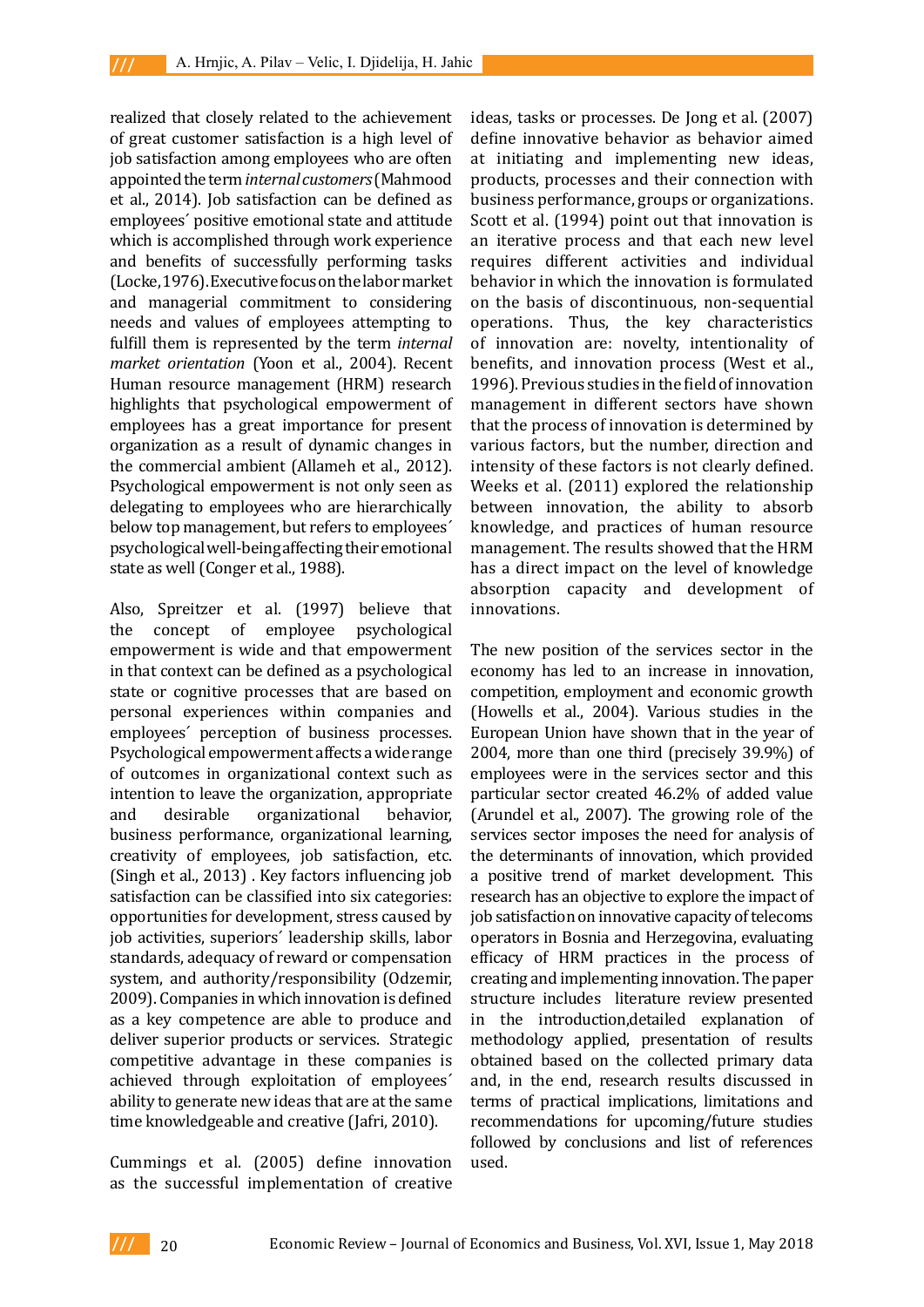# **2. METHODOLOGY**

In the literature, we often find that customers are the central stakeholder, but in today's turbulent environment many HRM specialists consider that employees are the most important participants within the economy market because businesses cannot successfully complete their goals and deliver a top quality product or service if their employees are not satisfied or motivated. In order to achieve the research goals, the survey was conducted on a random sample of 116 respondents employed in the telecommunications sector. The online questionnaire consisted of 33 questions related to different segments of job satisfaction described in the literature review such as independence of decision-making, opportunities to perform variety of tasks and to influence other coworkers, supervisors´ leadership skills, ethical standards, job security, adequacy of compensation, promotion in line with the education/performances, interpersonal relations as well as the issues related to the possibility to show innovative behavior (use of new work methods, techniques and instruments, search for original solutions to current problems, new approaches to business tasks, transfere of enthusiasm in the process of innovation, systematic continuity in presenting new ideas, development of new technologies, etc.) ending with the demographic profile section including gender, age, and education level of the respondents.Given the literature demonstrates the importance of innovations for companies in dynamic business<br>environment of increased competition, of increased globalization, and development of the IT sector, the following hypothesis is proposed: *Employee job satisfaction is an important factor in their innovative behavior while completing daily tasks in the telecommunications sector*.

The questionnaire was created by combining two standard instruments used in scientific research designed to examine employees' job satisfaction and the manifestation of innovative behavior in corporate environment. One is The Minnesota Satisfaction Questionnaire was applied in order to determine the level of job satisfaction (a short version consisting of 20 questions) and the other is Scott-Bruce survey form for determining the degree to which employees have the opportunity to express innovative behavior in the organizational context. Gender-wise, demographic profile includes female 55 employees (or 47.41%) and 61 male respondents (or 52.59%). Almost a half of the respondents, precisely 48 (or 41.38%), belong to the age group 26-36, followed by 39 respondents in the age group 36-45 (or 33.62%). The lowest number of the respondents comes from the youngest category of employees aged 25 years old or younger (14 employees or 12.07%), which is understandable considering that the number of unemployed young people in Bosnia and Herzegovina is above 40%. It should be noted that the majority of the respondents completed undergraduate studies, precisely 47.41%. Also, 32.76% have completed some sort of postgraduate studies (master or doctoral studies). The high level of well-educated employees can be argued by the type of the sector in which the sample was collected asthe hightech sector is characterized by a great degree of organizational professionalism (the level of highly educated workers).

The calculation of a priori statistical power at level 1 with a mean level of size effects (0.15) and a confidence level of  $\alpha$  = 0.05 was used to determine the sample size. The high statistical power reduces the probability of making a Type II error. The selected level of statistical power produces statistically significant results each time. All the questions in the online survey form were mandatory, so there were no missing data. Given that the dependent and independent variables are both ordinal, linear regression was used. Prior to the application of the method, it was investigated whether these variables met the statistical assumptions for its application (normality, linearity, heteroscedasticity). For the purposes of this analysis, eleven regression models were created. Ten models represent the individual analysis of the dependent variables related to measurements of innovative behavior. The eleventh regression model included a summary dependent variable for which we previously tested the possibility of its formation using the Cronbach's alpha test of reliability. All statistical calculations were performed using the software package SPSS.

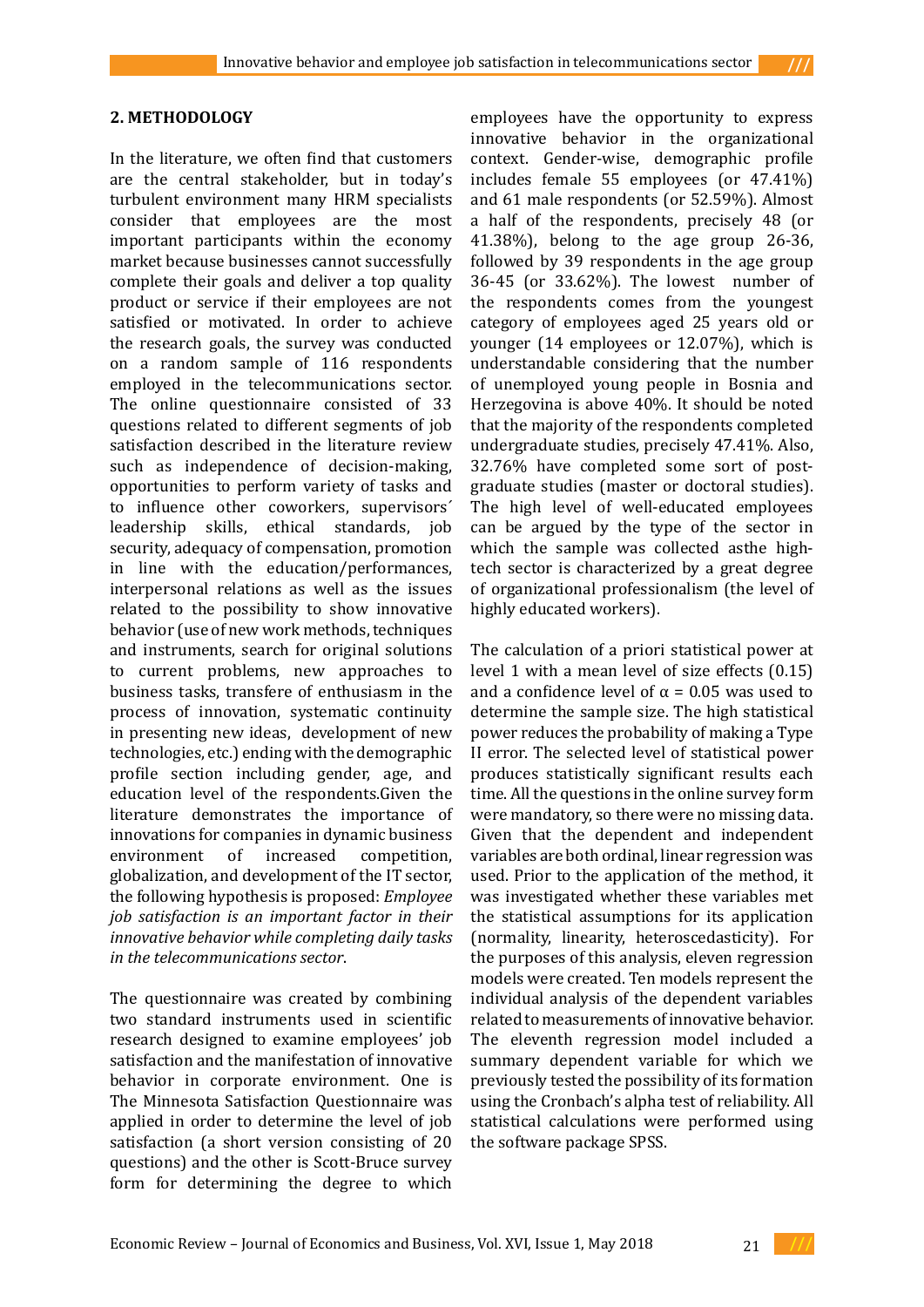## **3. RESULTS**

Statistical characteristics of the variables resulted in the application of the linear regression method as stated in the methodology and the defined hypotheses of the paper was rephrased for the purposes of statistical analysis to the following form: *There is a statistically significant correlation between employee job satisfaction and their expression of innovative behavior in daily tasks in the telecommunications sector*. According to the methodological framework, the measurement of innovative behavior (using the data obtained by ten survey questions concerning the expression of innovative behavior in corporate environment of telecommunication operators) presented the basis for developing ten regression models. The statistical assumptions for the application of regression analysis are met in each individual model and assumptions are tested via appropriate graphic representations such as histogram, normal p-p plot and scatter plot. The independent variables within the constructed regression model represented the results on twenty statements about job satisfaction. The dependent variable in the first regression model (Table 3.1.) represented the initial statement in the survey questionnaire targeting to measure innovative behavior of employees ("I pay attention to issues that are not related to my daily tasks").

The results of regression analysis showed that 31.8% of the variability of innovative behavior can be explained by employee satisfaction. The

model is significant at the level of reliability of 1% (p-value =0.006). The statistically significant independent variables, which contributed the most to these results, are job security in the future and a sense of personal accomplishment at the workplace. So, how much attention will employee pay to the issues not related to their daily work, depends on whether the job provides personal fulfillment and whether there is security in terms of future employment. Hence, more secure employment and a greater sense of personal fulfillment increase employee commitment to the issues that are not part of their daily business assignments. Additionally, previous research showed that job security is one of the most significant factors of job motivation, particularly in times of economic downturn (Senol, 2011).

In the next regression model (Table 3.2,), the second research question measuring the level of innovative behavior ("I think about how I could improve my work and business in general") was used as the dependent variable and the independent variables of job satisfaction remained the same as in the previous model. In the second model, 43.9% of the variability of innovative behavior is explained by the variables related to job satisfaction. The model is statistically significant at the level of reliability of 1% (p-value=0.000). The results show that thinking about strategies, techniques and methods to improve performance and business in general are most affected by daily preoccupation workloads, possibility of

| Model | R                 | R             | Adjusted $R \mid$ Std. Error |                           | <b>Change Statistics</b> |                                       |    |     |                         |
|-------|-------------------|---------------|------------------------------|---------------------------|--------------------------|---------------------------------------|----|-----|-------------------------|
|       |                   | <b>Square</b> | <b>Square</b>                | of the<br><b>Estimate</b> | Change                   | R Square   F Change $\vert df1 \vert$ |    | df2 | Sig. F<br><b>Change</b> |
|       | .564 <sup>a</sup> | .318          | 174                          | 741                       | .318                     | 2.213                                 | 20 | 95  | $.006***$               |

a) Correlation and determination coefficients

Note: \* 10%, \*\* 5%, \*\*\* 1%

|  | b) ANOVA |  |
|--|----------|--|
|--|----------|--|

| Model |            | Sum of<br><b>Squares</b> | df  | Mean<br><b>Square</b> |       | Sig.      |
|-------|------------|--------------------------|-----|-----------------------|-------|-----------|
|       | Regression | 24.320                   | 20  | 1.216                 | 2.213 | $.006***$ |
|       | Residual   | 52.189                   | 95  | .549                  |       |           |
|       | Total      | 76.509                   | 115 |                       |       |           |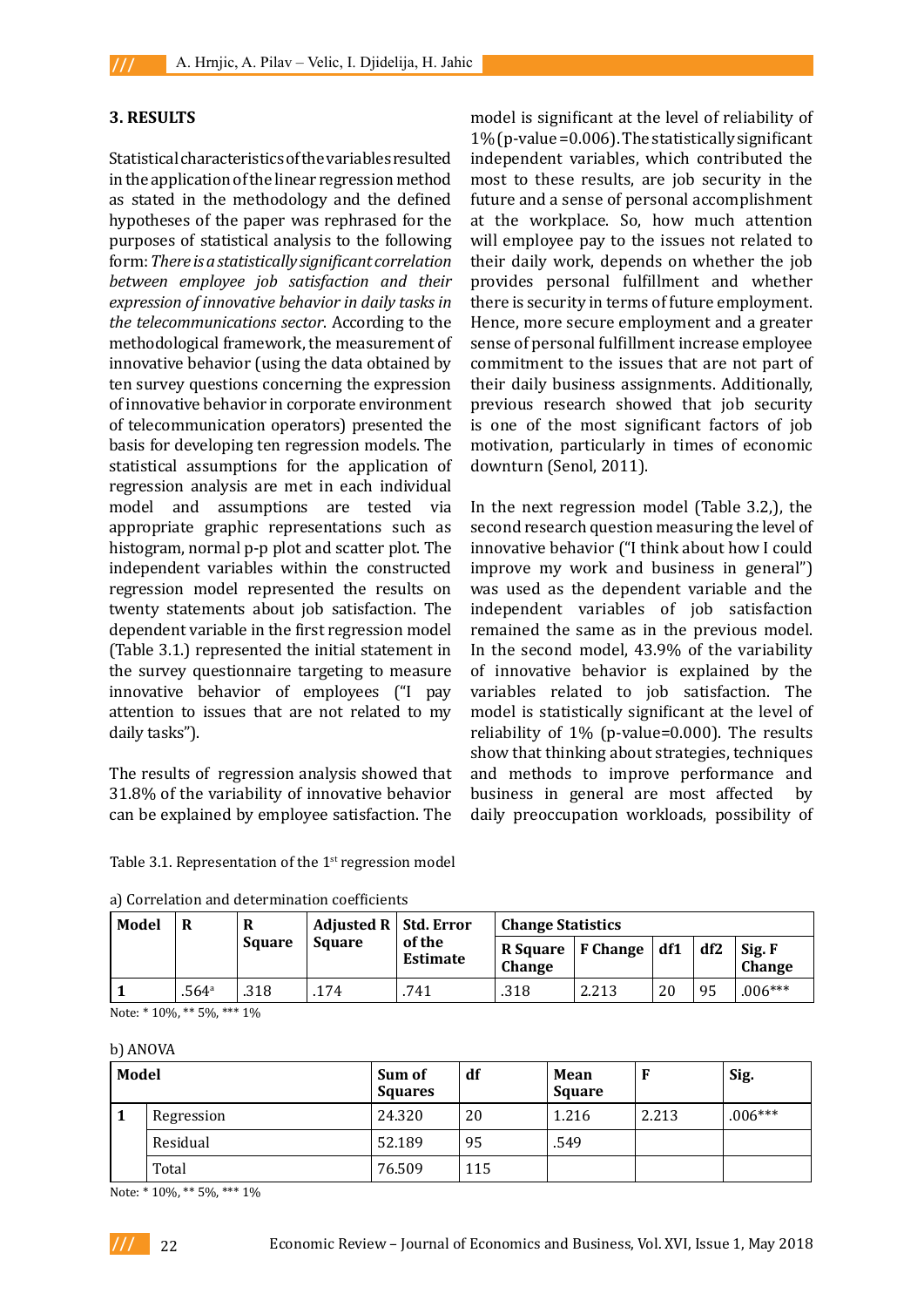## Table 3.2. Representation of the 2<sup>nd</sup> regression model

| Model | R<br>R<br>Square 1  |          | Std. Error<br><b>Adjusted</b> |               |                             | <b>Change Statistics</b> |     |                         |           |  |
|-------|---------------------|----------|-------------------------------|---------------|-----------------------------|--------------------------|-----|-------------------------|-----------|--|
|       |                     | R Square | of the<br><b>Estimate</b>     | <b>Change</b> | R Square   F Change $  df1$ |                          | df2 | Sig. F<br><b>Change</b> |           |  |
| ▵     | $.663$ <sup>a</sup> | .439     | .321                          | .669          | .439                        | 3.724                    | 20  | 95                      | $.000***$ |  |

a) Correlation and determination coefficients

Note: \* 10%, \*\* 5%, \*\*\* 1%

## b) ANOVA

| Model       |            | Sum of<br><b>Squares</b> | df  | Mean<br><b>Square</b> |       | Sig.      |
|-------------|------------|--------------------------|-----|-----------------------|-------|-----------|
| $\mathbf 2$ | Regression | 33.324                   | 20  | 1.666                 | 3.724 | $.000***$ |
|             | Residual   | 42.504                   | 95  | .447                  |       |           |
|             | Total      | 75.828                   | 115 |                       |       |           |

Note: \* 10%, \*\* 5%, \*\*\* 1%

participating in different types of assignments and performing tasks that are consistent with employees´ personal system of values. If an employee is actively engaged into assignments and have the opportunity to participate in various aspects of the tasks which are in accordance with his or her conscience, then he or she will think more about the modalities of improving daily tasks as well as improving the overall business performance.

In the model showed in Table 3.3. as in the previous two, the dependent variables included twenty measures of job satisfaction, while the dependent variable was the third question related to expression of innovative behavior in corporate environment ("I investigate the possible use of new working methods, techniques and instruments"). According to the results of the analysis, 37.2% of variability in terms of innovative behavior of employees is explained by using the appropriate variables of employees' job satisfaction. The model is significant at the level of 1% (p-value=0.000). Exploring usage of novel working methods, techniques and instruments, according to the results of this model, depends on whether the employee has the opportunity to develop an influential role among co-workers, whether he or she can instruct other colleagues in terms of modes of operation, and whether he or she has the necessary authority power to use personal judgment in decisionmaking processes. Employees who are capable of directing and influencing their colleagues in

| Table 3.3. Representation of the 3 <sup>rd</sup> regression model |  |  |  |
|-------------------------------------------------------------------|--|--|--|
|-------------------------------------------------------------------|--|--|--|

a) Correlation and determination coefficients

| Model | R                 | R             | <b>Adjusted</b> | <b>Std. Error</b><br>of the<br><b>Estimate</b> | <b>Change Statistics</b> |                             |    |     |                  |
|-------|-------------------|---------------|-----------------|------------------------------------------------|--------------------------|-----------------------------|----|-----|------------------|
|       |                   | <b>Square</b> | R Square        |                                                | <b>Change</b>            | R Square   F Change $  df1$ |    | df2 | Sig. F<br>Change |
| 3     | .610 <sup>a</sup> | .372          | .240            | .764                                           | .372                     | 2.816                       | 20 | 95  | $.000***$        |

Note: \* 10%, \*\* 5%, \*\*\* 1%

#### b) ANOVA

| Model |            | Sum of<br><b>Squares</b> | df  | <b>Mean</b><br><b>Square</b> |       | Sig.      |
|-------|------------|--------------------------|-----|------------------------------|-------|-----------|
| 3     | Regression | 32.862                   | 20  | 1.643                        | 2.816 | $.000***$ |
|       | Residual   | 55.440                   | 95  | .584                         |       |           |
|       | Total      | 88.302                   | 115 |                              |       |           |

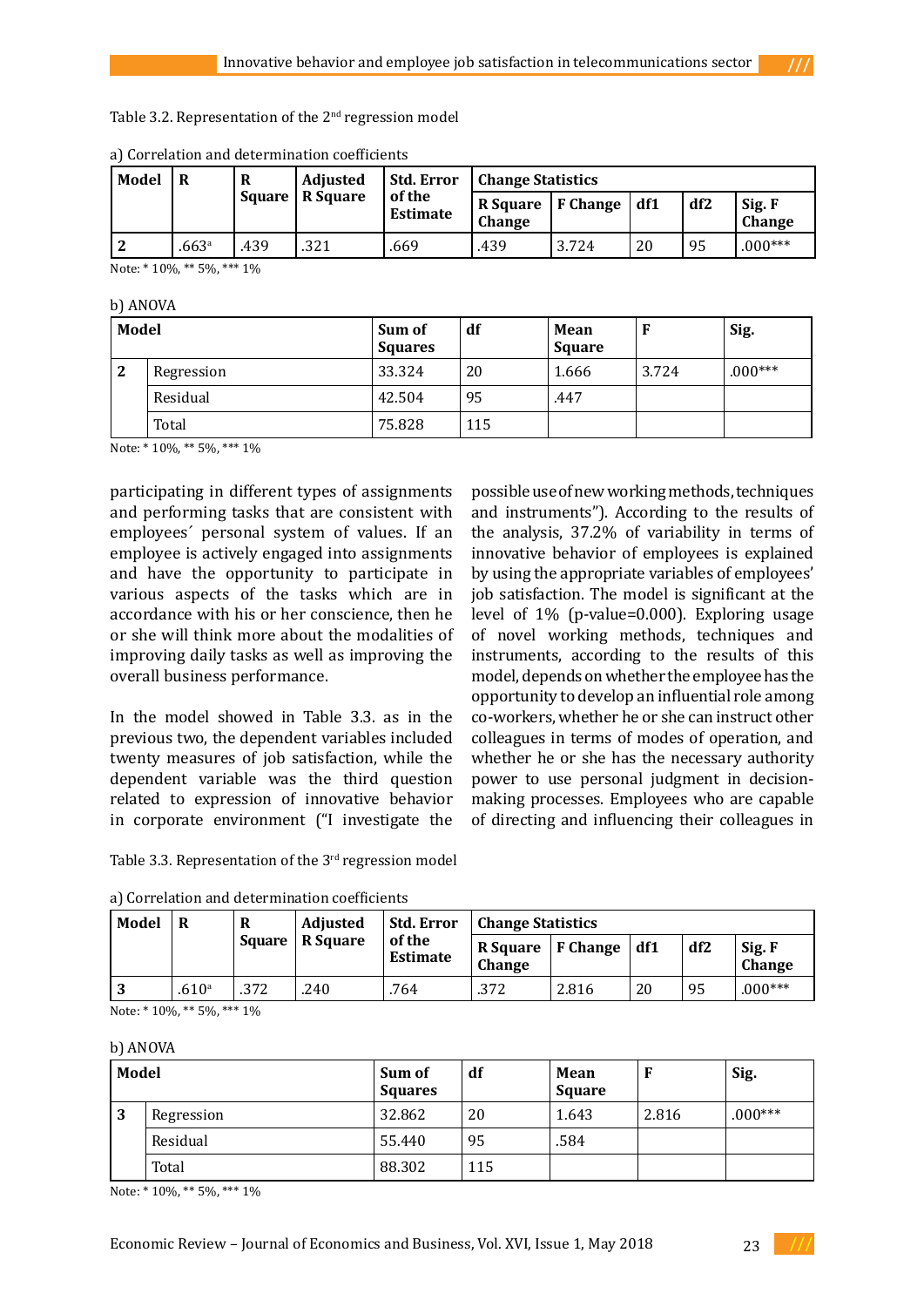carrying out business tasks as well employees who are authorized to use personal judgment in decision-making are more successful in exploring and implementing new working methods and techniques.

In the next model (Table 3.4.), the dependent variable represented the fourth question, which was used for the measurement of innovative behavior ("I try to find original solutions to the problems faced at work"). The fourth model explained 37.7% of the variability of innovative behavior by applying measures of job satisfaction with significance at 1% (p-value=0.000). The model highlights that employees will try to find new solutions to working challenges in situations when their

supervisor has not carried out tasks well, but at the same time employees need necessary authority for decision-making and peer support to act in accordance with their conscience.

In accordance with the previous procedure, this model (Table 3.5.) included the fifth question related to the innovative behavior as the dependent variable ("I try to find new approaches to perform business tasks") and the independent variables included twenty measures of job satisfaction, as well as in the previous models and in all subsequent ones. The results show that the employee will be motivated to find new approaches to perform business tasks if he/she is sufficiently incorporated in and familiar with the everyday

| Table 3.4. Representation of the 4 <sup>th</sup> regression model |  |  |  |
|-------------------------------------------------------------------|--|--|--|
|-------------------------------------------------------------------|--|--|--|

| Model | R                 | R    | <b>Adjusted</b>   | <b>Std. Error</b>         | Change Statistics         |                 |     |     |                         |
|-------|-------------------|------|-------------------|---------------------------|---------------------------|-----------------|-----|-----|-------------------------|
|       |                   |      | Square   R Square | of the<br><b>Estimate</b> | R Square<br><b>Change</b> | <b>F</b> Change | df1 | df2 | Sig. F<br><b>Change</b> |
| 4     | .614 <sup>a</sup> | .377 | .246              | .684                      | .377                      | 2.878           | 20  | 95  | $.000***$               |

a) Correlation and determination coefficients

Note: \* 10%, \*\* 5%, \*\*\* 1%

#### b) ANOVA

| Model |            | Sum of<br><b>Squares</b> | df  | <b>Mean</b><br><b>Square</b> |       | Sig.      |
|-------|------------|--------------------------|-----|------------------------------|-------|-----------|
| 4     | Regression | 26.955                   | 20  | 1,348                        | 2,878 | $.000***$ |
|       | Residual   | 44.494                   | 95  | .468                         |       |           |
|       | Total      | 71.448                   | 115 |                              |       |           |

Note: \* 10%, \*\* 5%, \*\*\* 1%

#### Table 3.5. Representation of the 5<sup>th</sup> regression model

#### a) Correlation and determination coefficients

| Model |       | R    | <b>Adjusted</b><br>Square   R Square | <b>Std. Error</b><br>of the<br><b>Estimate</b> | Change Statistics |                           |     |                 |                         |  |
|-------|-------|------|--------------------------------------|------------------------------------------------|-------------------|---------------------------|-----|-----------------|-------------------------|--|
|       |       |      |                                      |                                                | Change            | R Square $\vert$ F Change | df1 | df <sub>2</sub> | Sig. F<br><b>Change</b> |  |
| 5     | .669a | .448 | .331                                 | .624                                           | .448              | 3.849                     | 20  | 95              | $.000***$               |  |

Note: \* 10%, \*\* 5%, \*\*\* 1%

### b) ANOVA

| Model |            | Sum of<br><b>Squares</b> | df  | Mean<br><b>Square</b> |       | Sig.      |
|-------|------------|--------------------------|-----|-----------------------|-------|-----------|
| 5     | Regression | 29.957                   | 20  | 1.498                 | 3.849 | $.000***$ |
|       | Residual   | 36.965                   | 95  | .389                  |       |           |
|       | Total      | 66.922                   | 115 |                       |       |           |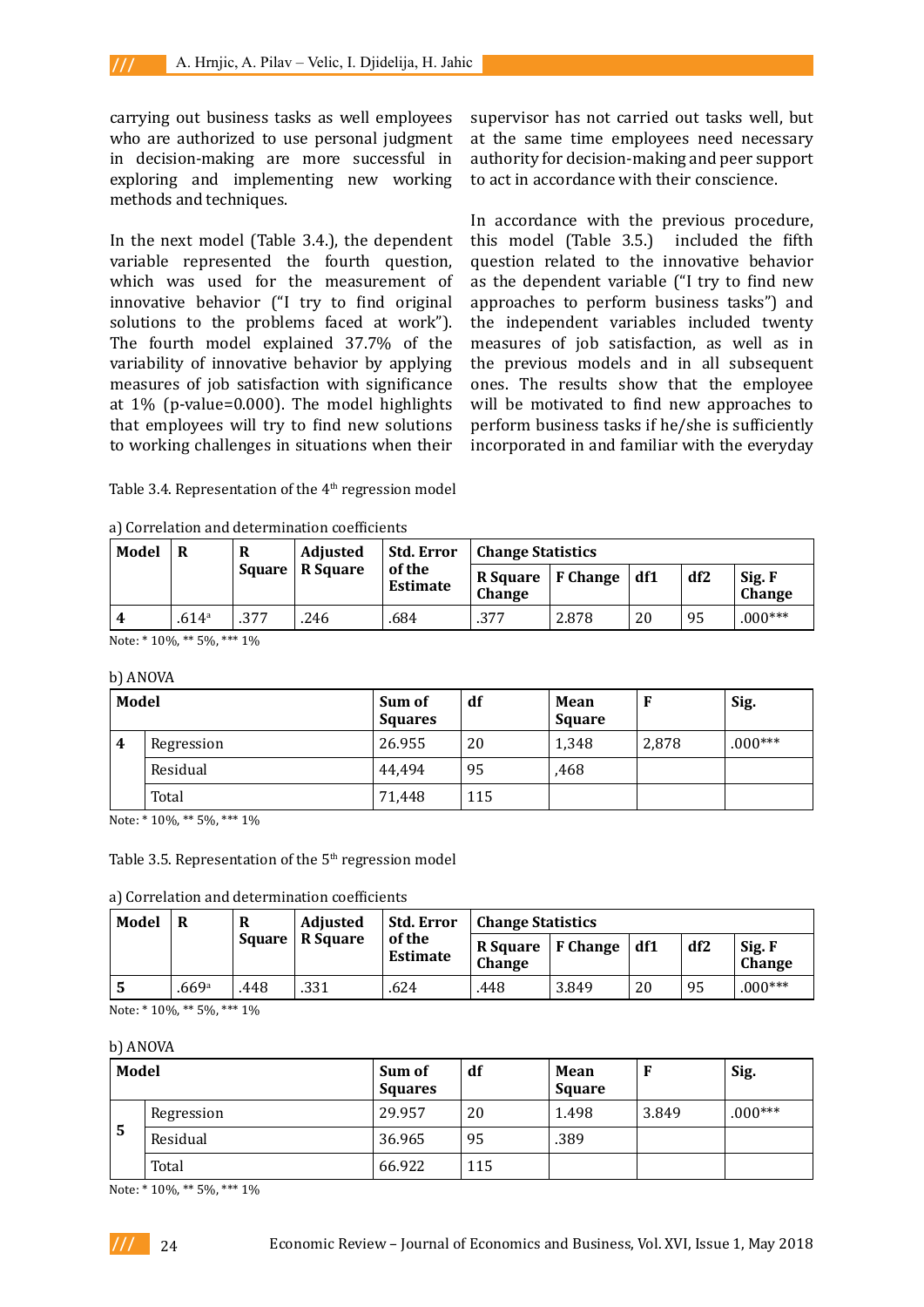and specific work tasks or if he/she possess certain authorities, which provide the employee with the opportunity to experience his/her own methods of performing the tasks.

The sixth regression model (Table 3.6.) included the sixth question that measures innovative behavior ("I try to convey enthusiasm to other<br>employees forthe proposed innovation/ employees forthe proposed improvement") as the dependent variable. The regression coefficients indicate that the employee will work harder to convey enthusiasm to others at the proposal of innovation if he/she is (as in the previous model) highly involved in the primary and general business activities that are in line with his/her own system of values (so that their knowledge can influence others). However, it is important that employees feel security regarding future employment, after making changes and implementing innovation.

In the seventh model (Table 3.7.), the dependent variable was presented by the seventh research question ("I try to get support of colleagues for my policy of improving business activities"). According to the results, if the employee is more involved in daily execution of tasks in line with his/her personal conscience and if there are warranties for further employment after the introduction of changes, then he/she will be more inspired to seek support of colleagues for their suggested improvements. Also, if the company does not successfully implement internal rules of procedure in its daily practice,

Table 3.6. Representation of the  $6<sup>th</sup>$  regression model

| Model | R                 | R    | <b>Adjusted</b><br>Square   R Square | <b>Std. Error</b><br>of the<br><b>Estimate</b> | <b>Change Statistics</b>            |       |     |     |                         |  |
|-------|-------------------|------|--------------------------------------|------------------------------------------------|-------------------------------------|-------|-----|-----|-------------------------|--|
|       |                   |      |                                      |                                                | R Square $\vert$ F Change<br>Change |       | df1 | df2 | Sig. F<br><b>Change</b> |  |
|       | .702 <sup>a</sup> | .493 | .386                                 | .653                                           | .493                                | 4.612 | 20  | 95  | .000                    |  |

a) Correlation and determination coefficients

Note: \* 10%, \*\* 5%, \*\*\* 1%

#### b) ANOVA

| Model |            | Sum of<br><b>Squares</b> | df  | Mean<br><b>Square</b> |       | Sig.      |
|-------|------------|--------------------------|-----|-----------------------|-------|-----------|
| h     | Regression | 39.344                   | 20  | 1.967                 | 4.612 | $.000***$ |
|       | Residual   | 40.518                   | 95  | .427                  |       |           |
|       | Total      | 79.862                   | 115 |                       |       |           |

Note: \* 10%, \*\* 5%, \*\*\* 1%

#### Table 3.7. Representation of the 7<sup>th</sup> regression model

| Model |       | R    | <b>Adjusted</b><br>Square   R Square | <b>Std. Error</b><br>of the<br><b>Estimate</b> | <b>Change Statistics</b> |                     |     |                 |                         |  |
|-------|-------|------|--------------------------------------|------------------------------------------------|--------------------------|---------------------|-----|-----------------|-------------------------|--|
|       |       |      |                                      |                                                | <b>Change</b>            | R Square   F Change | df1 | df <sub>2</sub> | Sig. F<br><b>Change</b> |  |
|       | .621a | .385 | .256                                 | .608                                           | .385                     | 2.974               | 20  | 95              | $.000***$               |  |

Note: \* 10%, \*\* 5%, \*\*\* 1%

#### b) ANOVA

| Model |            | Sum of<br>Squares | df  | Mean<br>Square |       | Sig.      |
|-------|------------|-------------------|-----|----------------|-------|-----------|
|       | Regression | 22.002            | 20  | 1.100          | 2.974 | $.000***$ |
|       | Residual   | 35.136            | 95  | .370           |       |           |
|       | Total      | 57.138            | 115 |                |       |           |

Note: \* 10%, \*\* 5%, \*\*\* 1%

25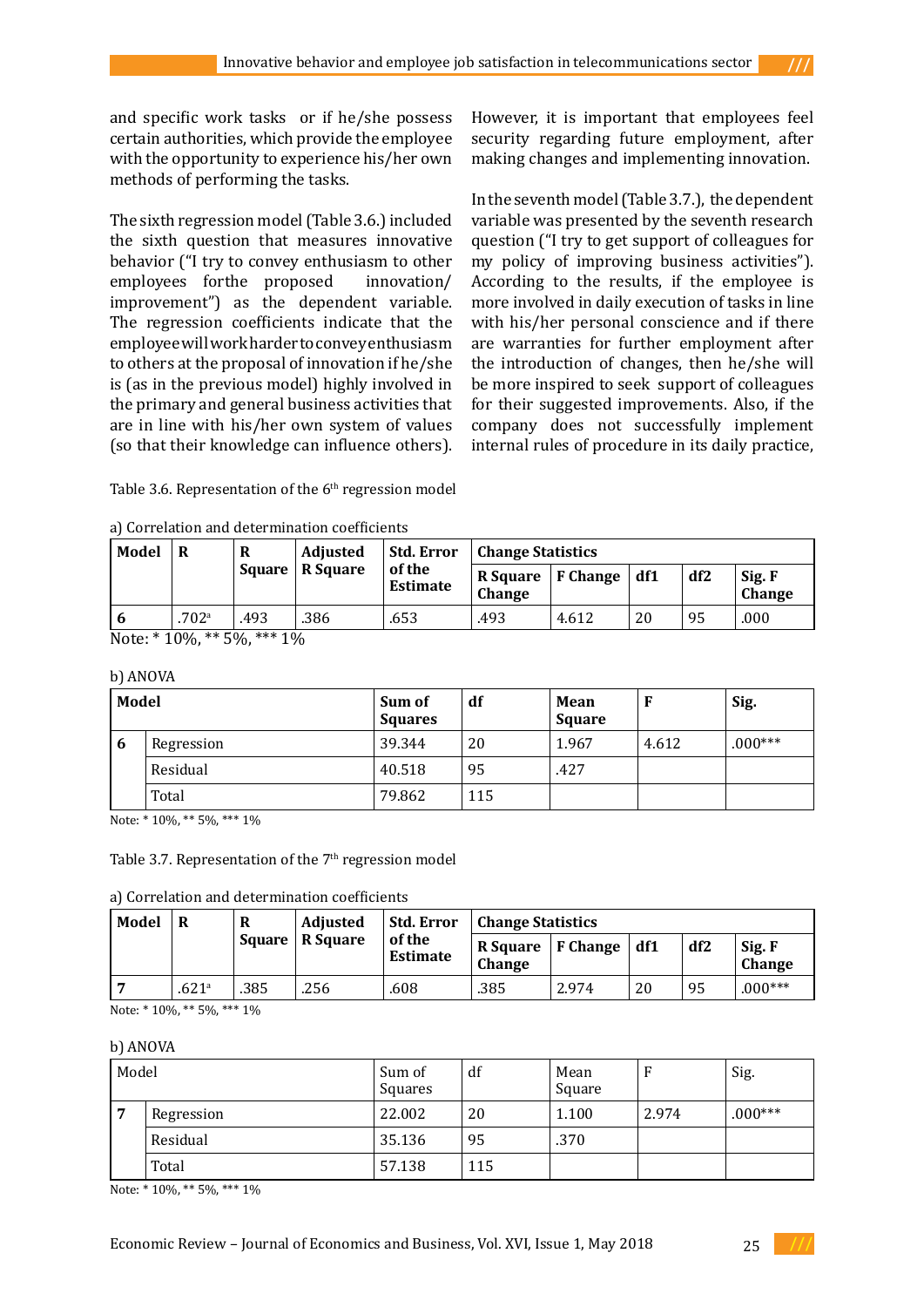then employees will require greater support of colleagues for their own innovative proposals.

As all the previous models, the eighth model (Table 3.8.)included twenty measures of job satisfaction as the independent variables and the dependent variable was the eighth question related to innovative behavior ("I present new ideas systematically, which are connected with improvement of business practices"). In this model, similar to the former one, the systematic presentation of new ideas of employees is affected by knowledge of tasks, security of further employment, and possession of the necessary authorizations for the use of personal assessment in decision-making. If the employee is better acquainted with the work tasks, has

the necessary authority for decision making and is secure in terms of future employment, then he/she will systematically present new ideas for improvement.

In this model (Table 3.9.), the ninth question was used as the dependent variable ("I give my personal contribution in the implementation of new solutions"). The analysis of the ninth model shows that the employee will give higher personal contribution during the implementation of new ideas if he/she had the chance to be involved in the performance of different types of tasks. In that way the employee can acquire the necessary knowledge in various fields of company's activities and the employee will show greater engagement

Table 3.8. Representation of the  $8<sup>th</sup>$  regression model

| Model | R     | R    | <b>Adjusted</b><br>Square   R Square | <b>Std. Error</b><br>of the<br><b>Estimate</b> | <b>Change Statistics</b> |                  |     |     |                  |  |
|-------|-------|------|--------------------------------------|------------------------------------------------|--------------------------|------------------|-----|-----|------------------|--|
|       |       |      |                                      |                                                | R Square<br>Change       | $\vert$ F Change | df1 | df2 | Sig. F<br>Change |  |
|       | .629a | .396 | .269                                 | .727                                           | .396                     | 3.117            | 20  | 95  | $.000***$        |  |

a) Correlation and determination coefficients

Note: \* 10%, \*\* 5%, \*\*\* 1%

#### b) ANOVA

| Model |            | Sum of<br>Squares | df  | Mean<br><b>Square</b> |       | Sig.      |
|-------|------------|-------------------|-----|-----------------------|-------|-----------|
| 8     | Regression | 32.984            | 20  | 1.649                 | 3.117 | $.000***$ |
|       | Residual   | 50.257            | 95  | .529                  |       |           |
|       | Total      | 83.241            | 115 |                       |       |           |

Note: \* 10%, \*\* 5%, \*\*\* 1%

## Table 3.9. Representation of the 9<sup>th</sup> regression model

| Model |       | R    | <b>Adjusted</b><br>Square   R Square | <b>Std. Error</b><br>of the<br><b>Estimate</b> | <b>Change Statistics</b>  |                        |     |                 |                  |  |
|-------|-------|------|--------------------------------------|------------------------------------------------|---------------------------|------------------------|-----|-----------------|------------------|--|
|       |       |      |                                      |                                                | R Square<br><b>Change</b> | $\mid$ F Change $\mid$ | df1 | df <sub>2</sub> | Sig. F<br>Change |  |
| q     | .637a | .406 | 281                                  | .778                                           | .406                      | 3.244                  | 20  | 95              | $.000***$        |  |

Note: \* 10%, \*\* 5%, \*\*\* 1%

#### b) ANOVA

| Model |            | Sum of<br><b>Squares</b> | df  | Mean<br><b>Square</b> |       | Sig.              |
|-------|------------|--------------------------|-----|-----------------------|-------|-------------------|
| 9     | Regression | 39.262                   | 20  | 1.963                 | 3.244 | .000 <sup>a</sup> |
|       | Residual   | 57.497                   | 95  | .605                  |       |                   |
|       | Total      | 96.759                   | 115 |                       |       |                   |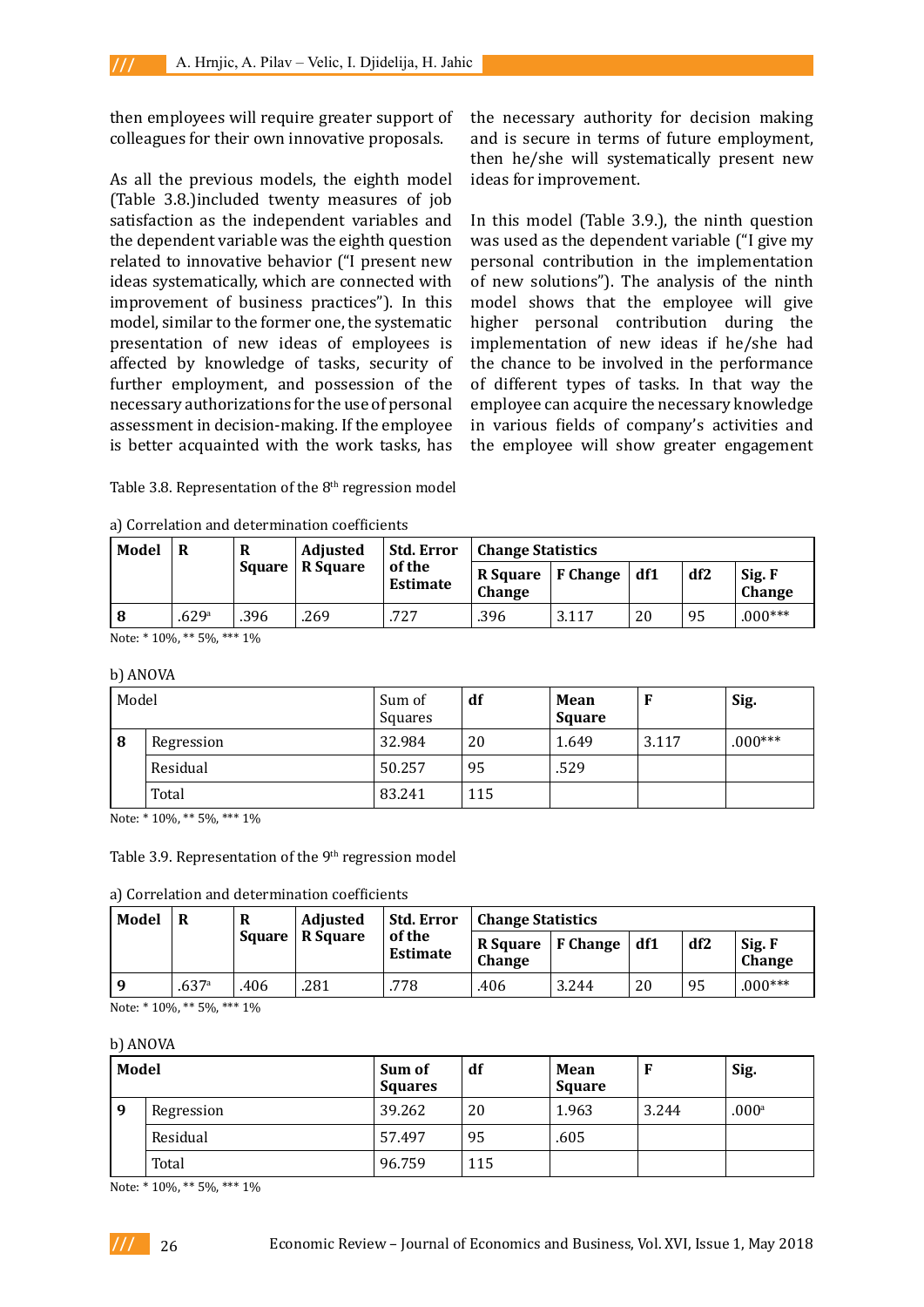in the implementation of innovation if his/ her supervisor does not possess the necessary skills for this stage of the business decision.

In accordance with the previous procedure, the tenth regression model (Table 3.10.), included the tenth question related to innovative behavior, as the dependent variable ("I make efforts to develop new technologies that will improve company's business"). Similar to the third model, the results of this model show that employees will make an effort to develop new technology only if they possess: the necessary knowledge of business activities, the authority to make decisions individually and influence the behavior of other employees; or if the supervisor does not perform his/her duties

well and adequately. All ten models, at the level of reliability of 1%, showed a significant correlation between the innovative behavior and job satisfaction through the obtained correlation and regression coefficients. Hence, significant variability in the occurrence of innovative behavior can be explained by job satisfaction.

In further steps of the research, the possibility of summarizing the measures of innovative behavior in an average variable using Cronbach's alpha test was checked. The value of Cronbach's alpha test of reliability at the level of 0.902 confirmed the possibility of creating an average of the dependent variable, which was then used in the eleventh regression model (shown in Table 3.11. below).

Table 3.10. Representation of the 3rd regression model

| Model     | R     | R    | <b>Adjusted</b><br>Square   R Square | <b>Std. Error</b><br>of the<br><b>Estimate</b> | <b>Change Statistics</b> |                             |       |     |                         |
|-----------|-------|------|--------------------------------------|------------------------------------------------|--------------------------|-----------------------------|-------|-----|-------------------------|
|           |       |      |                                      |                                                | <b>Change</b>            | R Square   F Change $\vert$ | ' df1 | df2 | Sig. F<br><b>Change</b> |
| <b>10</b> | .717a | .514 | .411                                 | .761                                           | .514                     | 5.019                       | 20    | 95  | .000                    |

a) Correlation and determination coefficients

Note: \* 10%, \*\* 5%, \*\*\* 1%

#### b) ANOVA

| Model |            | Sum of<br><b>Squares</b> | df  | Mean<br><b>Square</b> |       | Sig.      |
|-------|------------|--------------------------|-----|-----------------------|-------|-----------|
| 10    | Regression | 58.159                   | 20  | 2.908                 | 5.019 | $.000***$ |
|       | Residual   | 55.039                   | 95  | .579                  |       |           |
|       | Total      | 113.198                  | 115 |                       |       |           |

Note: \* 10%, \*\* 5%, \*\*\* 1%

#### Table 3.11. Representation of the  $11<sup>th</sup>$  regression model

| a) Correlation and determination coefficients |  |  |
|-----------------------------------------------|--|--|
|-----------------------------------------------|--|--|

| Model | R     | R<br><b>Square</b> | <b>Adjusted</b><br>R Square | Std. Error<br>of the<br><b>Estimate</b> | <b>Change Statistics</b> |                             |     |     |                  |
|-------|-------|--------------------|-----------------------------|-----------------------------------------|--------------------------|-----------------------------|-----|-----|------------------|
|       |       |                    |                             |                                         | Change                   | R Square   F Change $\vert$ | df1 | df2 | Sig. F<br>Change |
|       | .746a | .557               | .463                        | .44851                                  | .557                     | 5.962                       | 20  | 95  | .000             |

Note: \* 10%, \*\* 5%, \*\*\* 1%

#### b) ANOVA

| Model |            | Sum of<br><b>Squares</b> | df  | Mean<br><b>Square</b> |       | Sig.      |
|-------|------------|--------------------------|-----|-----------------------|-------|-----------|
|       | Regression | 23.984                   | 20  | 1.199                 | 5.962 | $.000***$ |
|       | Residual   | 19.110                   | 95  | .201                  |       |           |
|       | Total      | 43.094                   | 115 |                       |       |           |

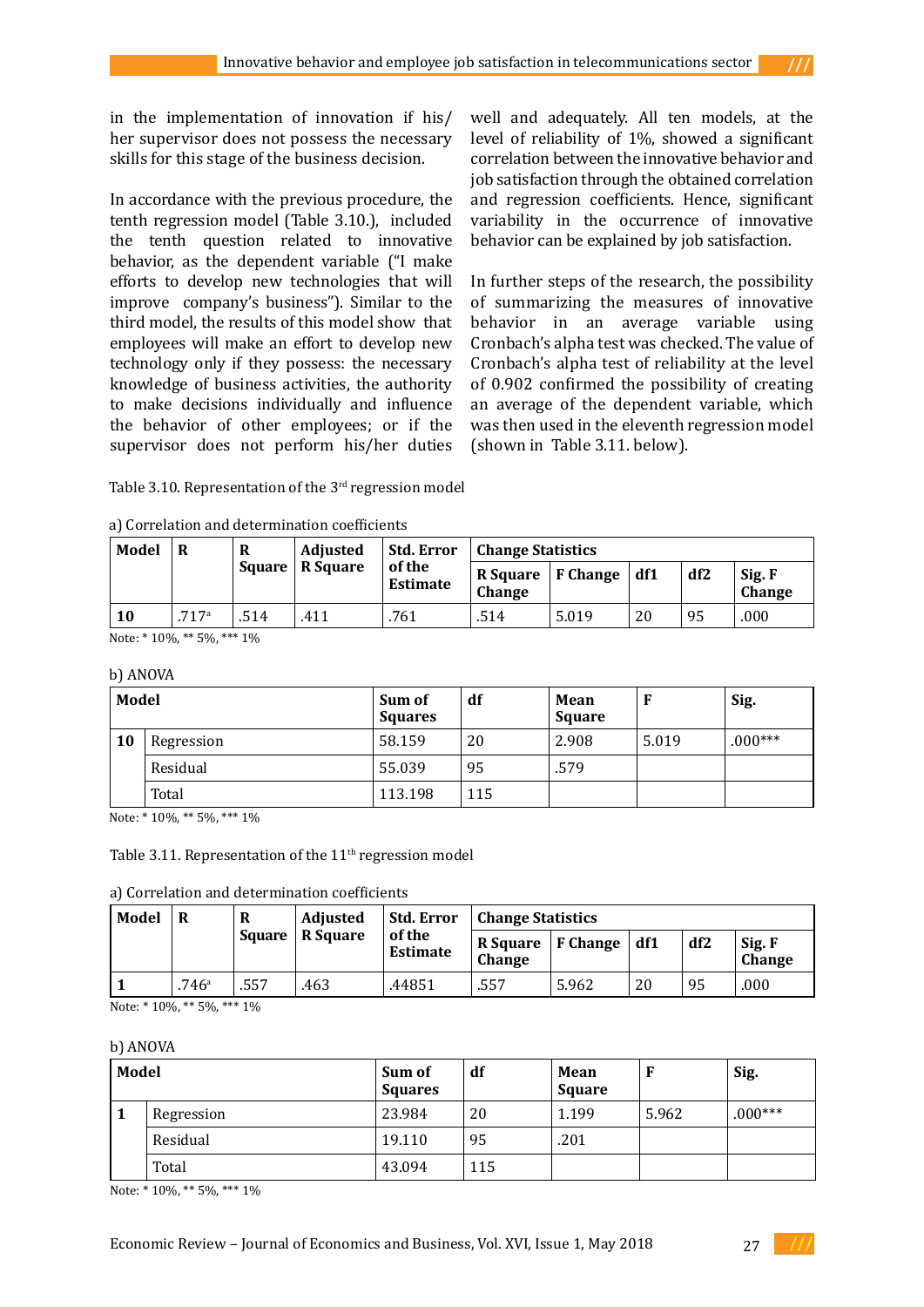According to the results of the last model, innovative behavior in corporate environment manifested by employees in the sector of telecommunication services in Bosnia and Herzegovina is most affected by the following factors: interest in and dedication to business assignments, opportunity to participate in and conduct different types of tasks, supervisor´ leadership competence and decision-making skills, tasks that are in accordance with employees´ own value system and ethical/ moral standards, guarantees related to job security in the future, necessary authority for personal assessment and action, possibility of instructing other coworkers on how to deliver daily assignments, and the company's ability to successfully implement internal procedures/ rules in an everyday business practice. Employees will more likely express innovative behavior if they are well-informed about the basic and additional work assignments which also fit their own personal system of values/ ethical standards. Further, if employees have the authority to make necessary decisions on their own as well as to instruct other colleagues in their business actions and if they are secured in terms of employment in the long run, it is more likely that the manifestation of some sort of innovative behavior will occur in their daily operations. The results of regression analysis showed that job satisfaction is expressed through compliance of challenging tasks, management quality and working conditions, corporate culture, adequate compensation as well as the level of professional competence and knowledge.

## **4. DISCUSSION**

The study has showed that opportunities for further development will increase employee job engagement and consequently innovative behavior. Hence, development opportunities should be in line with the performance and results of employees, which should also be a solid ground for the planning of training activities within the company aiming to enhance specific skills necessary to successfully perform daily job assignments. Employees will express greater satisfaction with their job if they have the opportunity to participate in various projects. Tasks that are in accordance with employees´ own value systems as well as pleasant working conditions are important in manifestation of creativity within company. Work-related stress causes various disturbances to employees. Therefore, it is reasonable to address these job issues that cause stress in order to develop a more effective HRM practices (Lucanin, 2014). For example, stress can be related to the activities of others in the work environment and if the employee does not have adequate support of colleagues in his or her business activities, very often the situation leads to job dissatisfaction resulting in less innovative behavior.

The results also confirm that employees prefer to work with superiors who have solid leadership skills and invest extra effort to motivate their subordinates to achieve better job performance. If the staff head is a person who does not care about his/her subordinates and does not devote enough time and energy to talk to coworkers aiming to increase motivation, employees may become unhappy with the assigned tasks. One of the crucial aspects of studying the relationship between leaders and followers and its impact on job satisfaction and innovation is linked to the building of trust (Straiter, 2005). Companies that want to achieve a great level of employee satisfaction need to consider non-material motivation mechanisms. HRM specialists suggest that non-material incentives more appropriately address the needs of a higher order according to Herzberg hierarchy such as self-confirmation, autonomy of decision-making, respect of coworkers and others (Rahimic, 2010). Although assigning responsibilities and gaining authority is not the only element of psychological empowerment concept, the study results confirm its significance in achieving greater employees´ job satisfaction because more work authority and responsibility usually results in a higher degree of employee satisfaction, leading to more likely expression of innovation in working methods, techniques, and solutions.

## **5. CONCLUSION**

The results of the overall regression analysis showed that job satisfaction expressed through compliance of challenging tasks, management

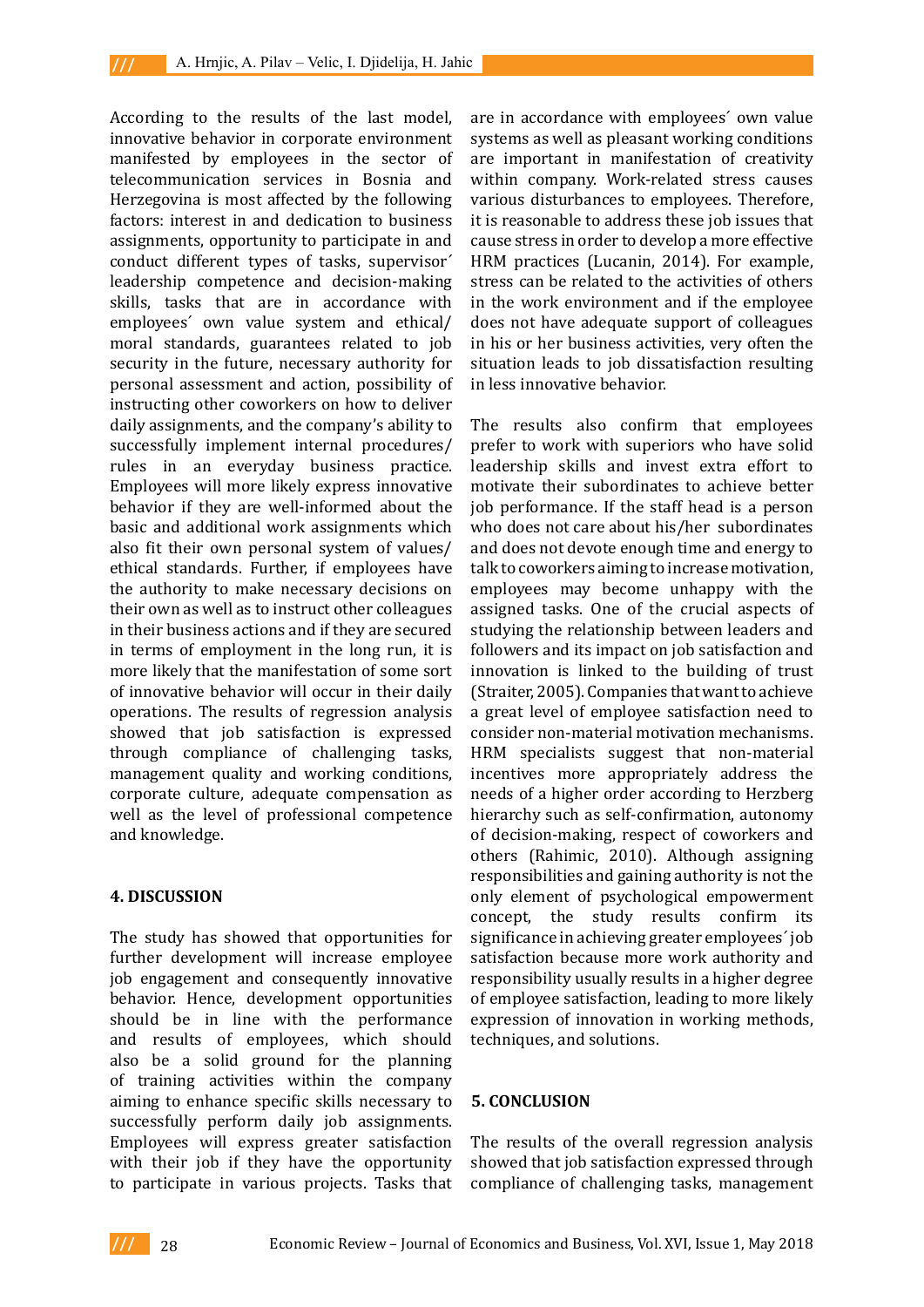quality, working conditions, corporate culture and climate within the organization, type of compensation and reward amount as well as the level of professional competence and knowledge significantly increases workers' innovative behavior in the process of creating novel methods, techniques and instruments of labor or finding original solutions for on-going issues and changes in the business environment. Thus, the calculated values of the coefficients within the constructed models confirm the research hypothesis, which states that job satisfaction has a positive influence on innovative behavior of employees and improvement in work tasks. For example, if a supervisor does not have the necessary competence to successfully run a business unit or if internal rules and procedures in the organization are not implemented on a daily basis, then the employees who are knowledgeable, creative, and possess the necessary authority to self-act according to their conscience are more likely to find innovative solutions enabling the survival and progress of the company in the market.

Further development of the telecommunications sector will depend on the global market liberalization, so new technologies and competition positively affect the quality of services (Pejic-Bach et al., 2013). Hence, it is important to improve HRM practices in order to obtain adequate knowledge and competencies required for successful operations. Previous research in HRM and its impact on innovative capacity of the company came to similar conclusions. The evidence was found that increased job satisfaction as well as the emotional and psychological fulfillment of employees engaging in specific work positions within organizations have a positive impact on performance (Santos-Vijande et al., 2007; Swink et al., 2000). Only companies that have exceptional workers in terms of their knowledge, professional competency, and creativity will be able to produce outstanding service quality as well as innovative solutions.

The practical implications for managers and HR specialists in telecommunications for developing more effective HRM practices highlight the recommendation of innovation strategy based on creativity and engagement of employees. Therefore, the key task of HRM as well as top management should be

focused on creating conditions that encourage creativity. Also, innovation and creativity require continuous investment in people by expanding their space and freedom of action, allowing participation in decision-making and organization democratization, establishing collegial relations and partnership, enhancing coworker cooperation, valuing teamwork, diversity of tasks and long-term orientation. Finally, it is important to point out the limitations of the study in terms of the validity of the results. Since previous studies have proved that differences in national cultures also affect employees´ behavior to some extent (Chen, 2001; Trompenaars et al., 1998; Hofstede, 1991), future research on the subject matter should take into account the possible impact of national culture on business behavior or collect a sample from several countries in order to overcome the possibility of cross-cultural errors in interpreting the results.

# **6. REFERENCES**

- 1. Allameh, S.M., Heydari, M. & Davoodi, S.M.R. (2012) Studying the relationship between transformational leadership and psychological empowerment of teachers in Abade Township. Procedia-Social and Behavioral Sciences, 31, pp. 224-230.
- 2. Arundel, A., Kanerva, M., Cruysen, A. & Hollanders, H. (2007) Innovation statistics for the European service sector. Report. Brussels, Belgium: European Commission, DG Enterprise. [Online]. Available from: [http://www.urenio.](http://www.urenio.org/wp-content/uploads/2008/02/2007-innovation_indicators_for_the_european_service_sector.pdf) [org/wp-content/uploads/2008/02/2007](http://www.urenio.org/wp-content/uploads/2008/02/2007-innovation_indicators_for_the_european_service_sector.pdf) [innovation\\_indicators\\_for\\_the\\_european\\_](http://www.urenio.org/wp-content/uploads/2008/02/2007-innovation_indicators_for_the_european_service_sector.pdf) [service\\_sector.pdf](http://www.urenio.org/wp-content/uploads/2008/02/2007-innovation_indicators_for_the_european_service_sector.pdf)[Accessed 27 February 2018]
- 3. Chen, M. (2001). Asian Management Systems. Thomson, London.
- 4. Conger, J.A. & Kanungo, R.N. (1988) The empowerment process: Integrating theory and practice. The Academy of Management Review, 13(3), pp. 471-482.
- 5. Cummings, J.N. & Kiesler, S. (2005) Collaborative research across disciplinary and organizational boundaries. Social Studies of Science, 35(5), pp. 703-722.
- 6. De Jong, J.P.J. & Den Hartog, D.N. (2007) How leaders influence employees' innovative